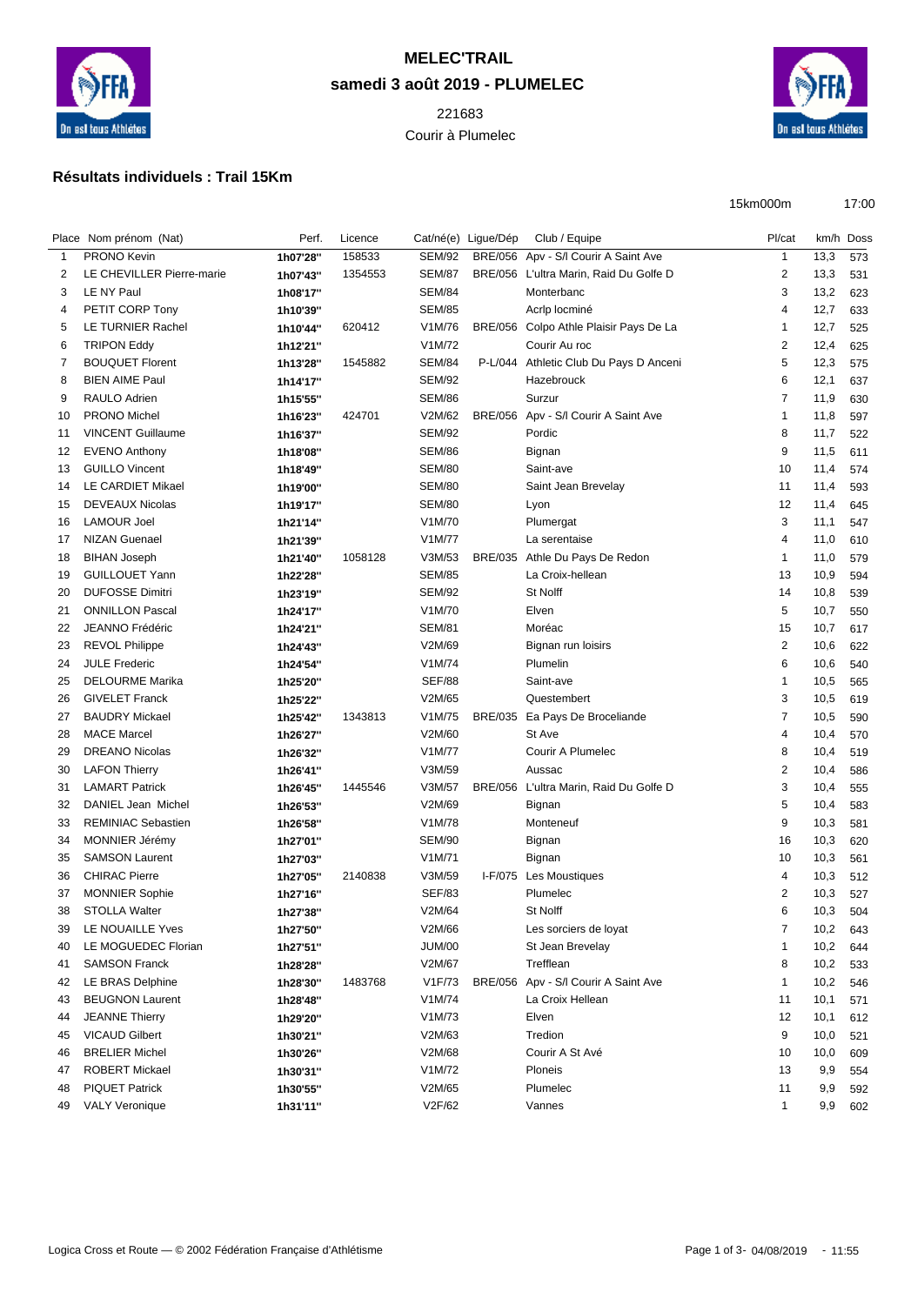| 50       | LE FLOCH Ludovic          | 1h31'45" |         | V1M/78           |                | Elven                             | 14             | 9,8        | 605        |
|----------|---------------------------|----------|---------|------------------|----------------|-----------------------------------|----------------|------------|------------|
| 51       | <b>MALINGE Fabrice</b>    | 1h31'52" |         | V1M/72           |                | Serent                            | 15             | 9,8        | 599        |
| 52       | <b>BOYER Julien</b>       | 1h32'04" |         | <b>SEM/92</b>    |                | Ruffiac                           | 17             | 9,8        | 535        |
| 53       | <b>GLEMAREC Philippe</b>  | 1h32'42" |         | V3M/58           |                | St Yvi                            | 5              | 9,7        | 578        |
| 54       | <b>CHAUVEL Laurent</b>    | 1h32'46" |         | V1M/71           |                | Plumelin                          | 16             | 9,7        | 589        |
| 55       | RAULO Aurelien            | 1h32'55" |         | V1M/79           |                | Elven                             | 17             | 9,7        | 588        |
| 56       | <b>SAMSON Joel</b>        | 1h33'37" |         | V1M/72           |                | <b>Grand Champ</b>                | 18             | 9,6        | 526        |
| 57       | <b>HEARD Cecile</b>       | 1h34'03" | 1693764 | V1F/76           | <b>BRE/035</b> | Ea Pays De Broceliande            | $\overline{2}$ | 9,6        | 591        |
| 58       | <b>FRANCOIS Cedric</b>    | 1h34'16" |         | <b>SEM/85</b>    |                | Lanester                          | 18             | 9,5        | 566        |
| 59       | <b>GABILLET Samuel</b>    | 1h34'25" |         | <b>SEM/84</b>    |                | Vannes                            | 19             | 9,5        | 635        |
| 60       | <b>CARO Fabien</b>        | 1h34'43" |         | <b>SEM/87</b>    |                | <b>Billio</b>                     | 20             | 9,5        | 515        |
| 61       | <b>GUILLET Romuald</b>    | 1h34'50" |         | <b>SEM/86</b>    |                | Serent                            | 21             | 9,5        | 576        |
| 62       | <b>GOALLO Mathilde</b>    | 1h34'55" |         | <b>SEF/84</b>    |                | St Ave                            | 3              | 9,5        | 516        |
| 63       | FLEGEAU Raymond           | 1h35'07" |         | V2M/61           |                | Jabze athlé                       | 12             | 9,5        | 608        |
| 64       | <b>ROBIC Christophe</b>   | 1h35'09" |         | V1M/70           |                | Credin                            | 19             | 9,5        | 538        |
|          | <b>GILLET Yannick</b>     |          |         |                  |                | Plumelec                          |                |            |            |
| 65<br>66 | LE POITEVIN Sandrine      | 1h35'39" |         | V2M/68<br>V1F/76 |                | A3 alençon                        | 13<br>3        | 9,4<br>9,3 | 549<br>634 |
|          |                           | 1h36'45" |         |                  |                |                                   |                |            |            |
| 67       | <b>LAMOUR Thierry</b>     | 1h36'57" |         | V1M/75           |                | Bignan                            | 20             | 9,3        | 564        |
| 68       | <b>JEANNE Willy</b>       | 1h37'01" |         | V1M/73           |                | Elven                             | 21             | 9,3        | 613        |
| 69       | LE DIFFON Pierre          | 1h37'22" |         | V3M/57           |                | Crach                             | 6              | 9,2        | 532        |
| 70       | <b>NOBLET Christophe</b>  | 1h37'27" |         | V1M/70           |                | Serent                            | 22             | 9,2        | 534        |
| 71       | <b>GRANDIN Christelle</b> | 1h37'33" |         | V1F/75           |                | <b>Bignanrun loisirs</b>          | 4              | 9,2        | 626        |
| 72       | <b>GASSE Charles</b>      | 1h37'41" |         | <b>SEM/85</b>    |                | Nantes                            | 22             | 9,2        | 528        |
| 73       | LE GALLIC Patrice         | 1h37'48" | 1768566 | V1M/73           | <b>BRE/056</b> | Colpo Athle Plaisir Pays De La    | 23             | 9,2        | 537        |
| 74       | <b>CHICAN</b> Emeline     | 1h38'12" |         | <b>SEF/86</b>    |                | Tousson                           | 4              | 9,2        | 509        |
| 75       | <b>KOTTELAT Mathieu</b>   | 1h38'13" |         | <b>SEM/91</b>    |                | Tousson                           | 23             | 9,2        | 510        |
| 76       | <b>ALLAIRE Paul</b>       | 1h38'40" |         | V3M/54           |                | St Congard                        | $\overline{7}$ | 9,1        | 560        |
| 77       | <b>NAEL Eric</b>          | 1h38'56" |         | V2M/62           |                | Monterblanc                       | 14             | 9,1        | 567        |
| 78       | <b>JEHANNO Yannick</b>    | 1h38'58" |         | V1M/74           |                | La Vraie Croix                    | 24             | 9,1        | 627        |
| 79       | <b>FLAUX Gwenn</b>        | 1h39'07" |         | V1M/77           |                | Elven                             | 25             | 9,1        | 501        |
| 80       | <b>NOUAIL Olivier</b>     | 1h39'14" |         | V2M/67           |                | Ac plescop                        | 15             | 9,1        | 638        |
| 81       | <b>MALABOEUF Loic</b>     | 1h40'13" |         | V2M/68           |                | <b>Evellys</b>                    | 16             | 9,0        | 572        |
| 82       | <b>LOTODE Vincent</b>     | 1h40'14" |         | <b>SEM/87</b>    |                | Moustoir'ac                       | 24             | 9,0        | 614        |
| 83       | <b>DANIEL Patrick</b>     | 1h40'19" |         | V2M/61           |                | Locmine                           | 17             | 9,0        | 585        |
| 84       | <b>DUWEZ Francois</b>     | 1h40'21" |         | <b>SEM/82</b>    |                | Monterblanc                       | 25             | 9,0        | 569        |
| 85       | LE BOULAIRE Andre         | 1h40'24" |         | V2M/54           |                | <b>Brech</b>                      | 18             | 9,0        | 601        |
| 86       | LE MOGUEDEC Christian     | 1h40'26" |         | V2M/68           |                | St Jean Brevelay                  | 19             | 9,0        | 511        |
| 87       | <b>ROBIC Stephane</b>     | 1h40'41" |         | V1M/72           |                | Bignan                            | 26             | 8,9        | 541        |
| 88       | <b>PRUSSE Christophe</b>  | 1h41'20" |         | V1M/74           |                | 56250 - St Nolff                  | 27             | 8,9        | 553        |
| 89       | <b>MOISDON Celine</b>     | 1h41'30" |         | <b>SEF/82</b>    |                | Monteneuf                         | 5              | 8,9 580    |            |
| 90       | <b>LAURENT Louis</b>      | 1h41'34" | 1855992 | V3M/50           |                | P-L/044 Estuaire Athletic Club    | 8              | 8,9        | 556        |
| 91       | <b>RENAUD Mael</b>        | 1h41'48" |         | <b>SEM/91</b>    |                | Jjj                               | 26             | 8,8        | 631        |
| 92       | LE PIOUFLE Typhaine       | 1h41'50" |         | <b>SEF/85</b>    |                | Jjj                               | 6              | 8,8        | 632        |
| 93       | <b>LAMOUR Brigitte</b>    | 1h41'57" |         | V2F/68           |                | Plumergat                         | 2              | 8,8        | 548        |
| 94       | LE BROCH Olivier          | 1h42'11" |         | V1M/75           |                | Plaudren                          | 28             | 8,8        | 505        |
| 95       | <b>GLEMAREC Gilles</b>    | 1h43'13" |         | V2M/65           |                | Quimperle                         | 20             | 8,7        | 530        |
| 96       | <b>BOUVET Patrick</b>     | 1h43'19" |         | V3M/58           |                | La Vraie Croix                    | 9              | 8,7        | 604        |
| 97       | <b>MATHIS Cindy</b>       | 1h44'30" |         | <b>SEF/84</b>    |                | Petit-rederching                  | 7              | 8,6        | 523        |
| 98       | <b>BAUCHE Benjamin</b>    | 1h44'32" |         | <b>ESM/97</b>    |                | Serent                            | 1              | 8,6        | 596        |
| 99       | <b>GABILLET Valerie</b>   | 1h44'47" |         | V1F/77           |                | Messac                            | 5              | 8,6        | 502        |
| 100      | <b>CAPPERON Anthony</b>   | 1h44'52" |         | V1M/75           |                | Pluneret                          | 29             | 8,6        | 551        |
| 101      | PENHOUET Jean-pierre      |          |         | V3M/56           |                | Locmine                           | 10             | 8,6        |            |
|          | <b>DAUVE Annick</b>       | 1h44'57" |         | V3F/51           |                | Vannes                            | 1              |            | 542        |
| 102      |                           | 1h45'08" |         |                  |                |                                   |                | 8,6        | 584        |
|          | 103 GRANDIN Gaetan        | 1h45'13" |         | V1M/75           |                | Cruguel                           | 30             | 8,6        | 636        |
|          | 104 MALARD Thierry        | 1h45'50" |         | V1M/78           |                | Plaudren                          | 31             | 8,5        | 514        |
|          | 105 TEXIER Michel         | 1h46'04" |         | V4M/46           |                | Surzur                            | 1              | 8,5        | 600        |
|          | 106 DANET Yann            | 1h46'32" | 2142849 | V1M/71           |                | BRE/056 Athle Du Pays De Vannes * | 32             | 8,4        | 513        |
| 107      | JEHANNO Olivier           | 1h46'39" |         | <b>SEM/82</b>    |                | Theix                             | 27             | 8,4        | 628        |
|          | 108 LE GOFF Rene          | 1h46'57" | 428470  | V3M/50           |                | BRE/056 Cima Pays D'auray         | 11             | 8,4        | 582        |
|          | 109 LE CLAIRE Christophe  | 1h47'03" |         | V2M/69           |                | Marzan                            | 21             | 8,4        | 520        |
|          | 110 PILLET Maël           | 1h47'15" |         | <b>SEM/89</b>    |                | Colpo Athle Plaisir et loisirs    | 28             | 8,4        | 629        |